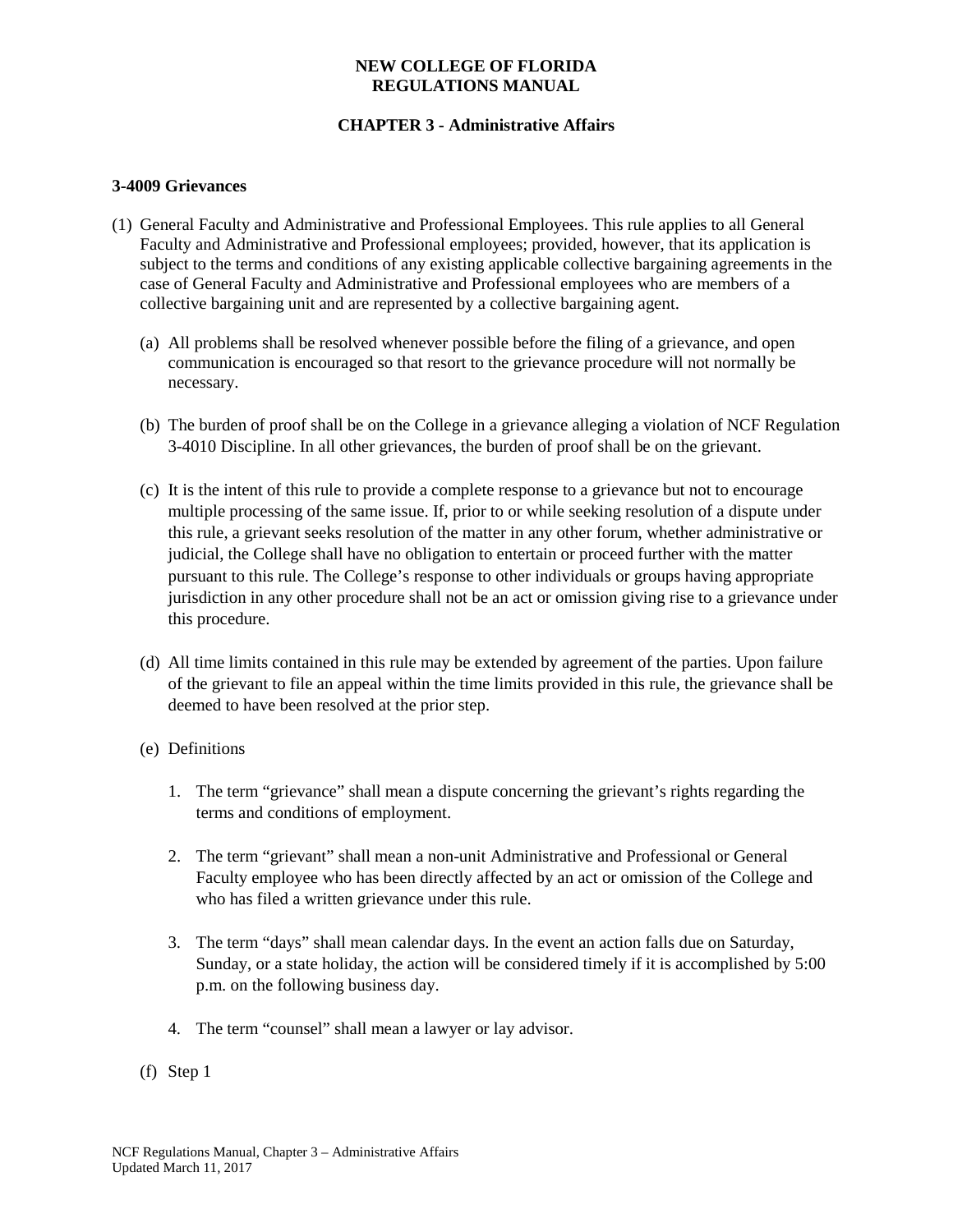# **CHAPTER 3 - Administrative Affairs**

- 1. All grievances shall be filed in writing with the person designated by the President as Step 1 Representative for the unit of the College in which the grievant performs duties, with a copy to the Office of the General Counsel, within 25 days following the act or omission giving rise thereto, or the date the grievant knew or reasonably should have known of such act or omission if that date is later. The identification of applicable designated Step 1 Representatives may be obtained from the Clerk of the College.
- 2. The written grievance shall contain the following information: grievant's name; name and address of counsel, if any; specific provision(s) of College or Board of Governor's rule or regulation claimed to have been violated; a statement of the grievance, including the acts or omissions which are claimed to have given rise to the grievance; the remedy sought; and signature. The College will dismiss a grievance that is not in substantial compliance with this section or that is untimely filed. The dismissal shall be without prejudice to the grievant's right to file a timely amended grievance curing the defect, unless it conclusively appears from the face of the grievance that the defect cannot be cured. If the College dismisses a grievance, it shall immediately notify the grievant of the dismissal, all defects, and how such defects can be cured. The grievant shall have ten (10) calendar days from the date of dismissal to file an amended grievance curing the defect. If the grievance is dismissed for untimely filing, the amended grievance must demonstrate that the untimely filing was the result of excusable neglect. The grievant may, in the written grievance that is filed, request the postponement of any action in processing the grievance formally for a period of up to 25 days, during which period efforts shall be made to resolve the grievance informally.
- 3. Upon the grievant's written request, additional extensions of up to 25 days should be liberally granted unless to do so would impede resolution of the grievance. During such postponement period(s), upon request, the Step 1 Representative may, at his/her discretion, arrange an informal conference between the appropriate administrator and the grievant.
- 4. The grievant may at any time terminate a postponement period by giving written notice to the Step 1 Representative that the grievant wishes to proceed with the Step 1 meeting provided for below. If the initial postponement period, or any extension thereof, expires without such written notice, the grievance shall be deemed informally resolved to the grievant's satisfaction and need not be proceeded further.
- 5. The Step 1 Representative shall conduct a meeting no later than 15 days following receipt of the grievance, if no postponement is requested, or receipt of written notice that the grievant wishes to proceed with the Step 1 meeting.
- 6. At the Step 1 meeting the grievant shall have the right to present any evidence in support of the grievance.
- 7. The Step 1 Representative shall issue a written decision, stating the reasons therefor, within 25 days following the conclusion of the Step 1 meeting. The decision shall include a finding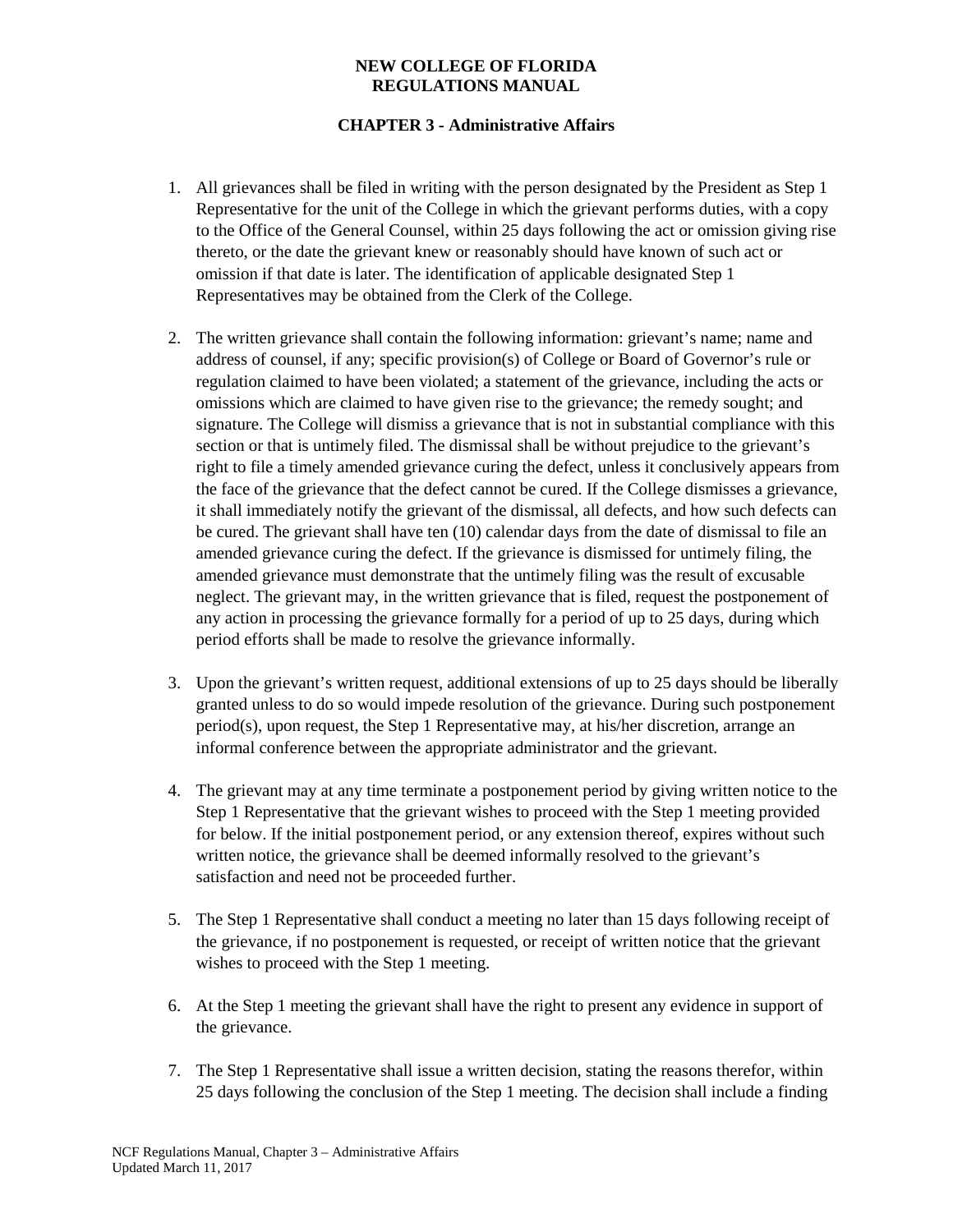# **CHAPTER 3 - Administrative Affairs**

as to whether the grievance concerns a substantial interest of the grievant and/or whether there are any disputed issues of fact material to the grievance. In the event the decision at Step 1 refers to documents not presented by the grievant at the Step 1 meeting, copies of such documents shall be attached to the decision.

### (g) Step 2

- 1. If the grievance is not satisfactorily resolved at Step 1 the grievant may request review by the responsible Vice President/Provost by delivering a written request within 10 days of receipt of the Step 1 decision. The Step 2 review must state the reason(s) for the grievant's dissatisfaction with the Step 1 decision.
- 2. The responsible Vice President/Provost may schedule a Step 2 meeting with the grievant and/or other appropriate persons or may issue a decision on review of the documents alone, at his/her discretion.
- 3. The responsible Vice President/Provost will issue a written decision, stating the reasons therefore, within 25 days following the conclusion of the Step 2 meeting or within 25 days of receipt of the Step 2 review request if no meeting is held. At the time of issuance of the Step 2 decision, the responsible Vice-President/Provost shall give the grievant notice of the Step 2 decision pursuant to Chapter 120.569, Florida Statutes.
- 4. If the Step 2 decision determines the grievant's substantial interests, the grievant may request a hearing under Chapter 120.57, Florida Statutes, by submitting a petition to the Clerk of the College with a copy to the President, within twenty-one (21) days of receipt of notice of the Step 2 decision. The petition shall conform to the requirements of Rule 28-106.201, F.A.C. if the requested hearing involves disputed issues of material fact, or Rule 28-106.301, F.A.C. if it does not. Proceedings conducted pursuant to NCF Regulation 3-4010 Discipline, shall be conducted in accordance with Chapters 120.569 and 120.57, Florida Statutes, and Chapter 28-106, F.A.C.
- (2) University Support Personnel Staff Employees
	- (a) Applicability. The following grievance procedures apply to all University Support Personnel Staff employees; provided, however, that their application is subject to the terms and conditions of any existing applicable collective bargaining agreements in the case of University Support Personnel Staff employees who are members of a collective bargaining unit and are represented by a collective bargaining agent.
	- (b) Definition of grievance. A grievance is defined as the dissatisfaction that occurs when an employee believes that any condition affecting the employee's terms and conditions of employment is unjust, inequitable, or creates a problem, except that an employee shall not have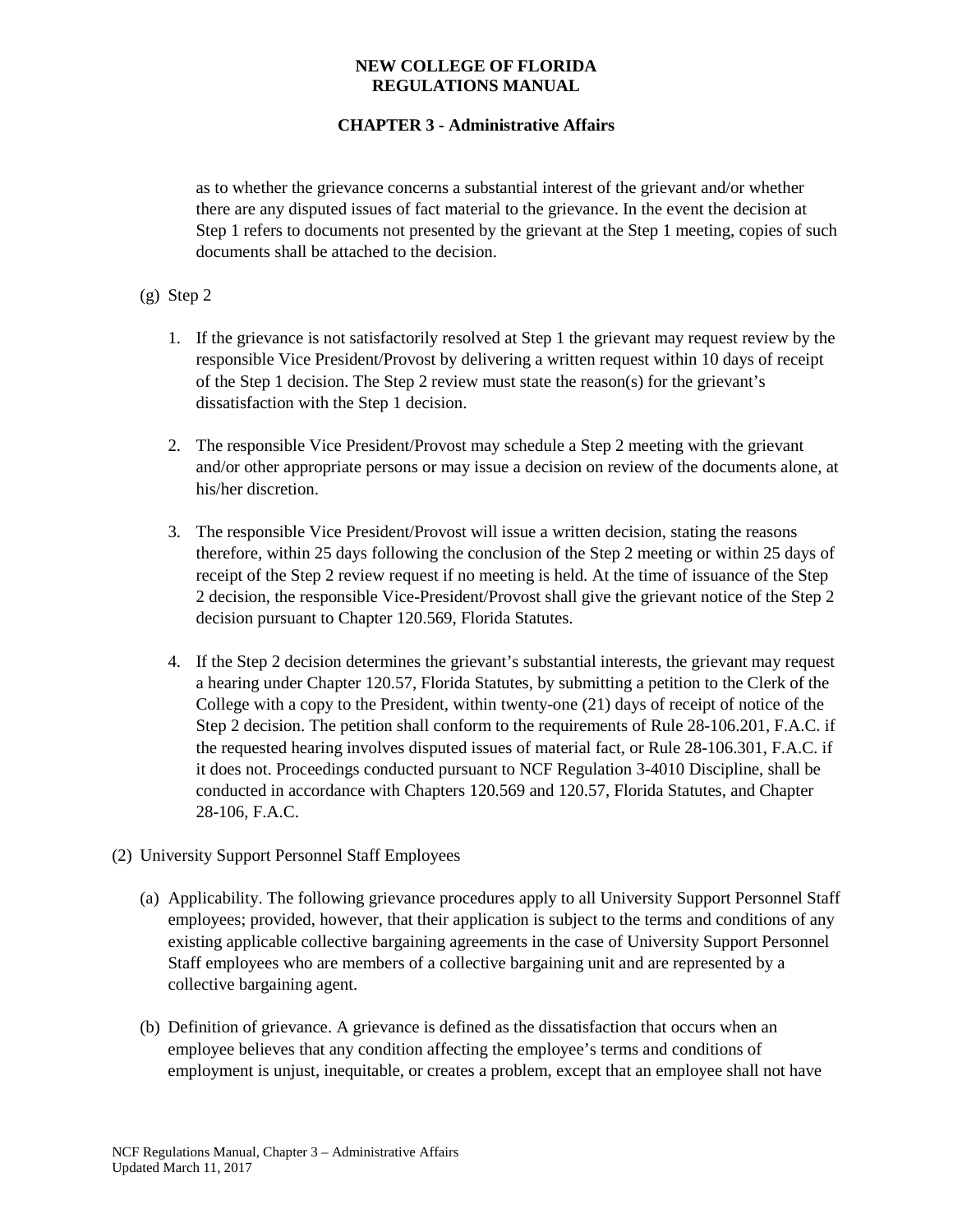# **CHAPTER 3 - Administrative Affairs**

the right to file a grievance concerning performance appraisals unless it is alleged that the appraisal is based on factors other than the employee's performance.

- (c) Suspensions, involuntary reductions in pay, transfers, layoffs, involuntary demotion and dismissals shall not be grievable under this process, and review of such actions may be handled in accordance with the provisions of Board of Education Rule 6C-5.760, F.A.C., which governs arbitration appeals or other actions in accordance with grievance procedures contained in applicable collective bargaining agreements.
- (d) Procedures for filing grievances (permanent employees)
	- 1. Step 1 Any USPS employee, regardless of the source of funds from which the position is funded, who has a grievance must file either orally or in writing the grievance with his or her immediate supervisor within seven (7) calendar days from the date the employee becomes aware of the act or condition that is the basis of the grievance.
	- 2. Step 2 If the grievance is not resolved, the grievance shall be filed in writing within seven (7) calendar days to the College dean or director, a copy to the employee's immediate supervisor, and a copy to the Assistant Director of Personnel acting as Chief Administrative Officer responsible for local administration of these grievance provisions.
	- 3. Step 3 If the grievance is not resolved at Step 2, the Chief Administrative Officer, upon request by the grievant, shall review and furnish the employee a written decision within 30 calendar days from the date the grievance is filed at Step 3. The decision is final and binding on all parties, except for grievances referenced below.
	- 4. Procedural review. If it is alleged that the College failed to comply with Board of Education Rules, an employee shall have the right to file the grievance with the Chancellor within five (5) work days of receipt of the College's decision.
- (e) Procedures for filing grievances (non-permanent employees)
	- 1. Step 1 Any USPS employee without permanent status, regardless of the source of funds from which the position is funded, who has a grievance, may file the grievance either orally or in writing with the immediate supervisor who shall attempt to resolve the grievance.
	- 2. Step 2 If the grievance is not resolved, the grievance shall be filed in writing with the nextlevel supervisor, the original to the immediate supervisor. The decision made by the nextlevel supervisor will be considered final. Employees who do not have permanent status in the USPS shall not have the right to proceed with a grievance to the Chief Administrative Officer.
- (f) Grievability of performance appraisals alleging factors other than performance